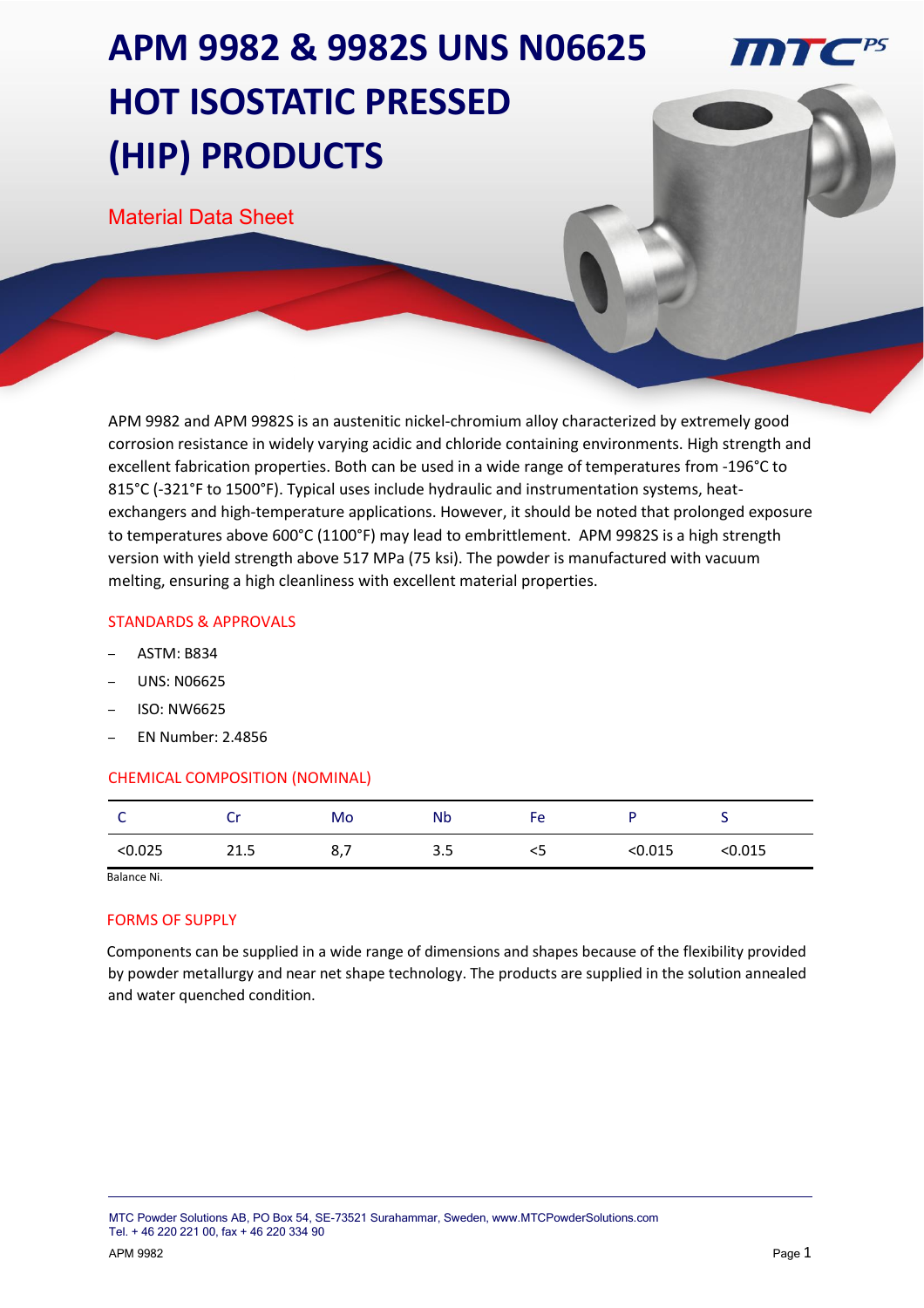# **APM 9982 & 9982S Rev. 0 2020-07-15**

### Material Data Sheet

### APPLICATIONS

APM 9982 is an extremely versatile nickel alloy, suitable for use in both oxidizing and reducing acidic environments, such as:

- Hydrochloric acid
- Nitric acid
- Phosphoric acid
- Chloride containing environments

The grade can also be used for a wide range of temperatures from -196°C to 815°C (-321°F to 1500°F). Typical areas of use include hydraulic systems, heat-exchangers and high-temperature applications.

- Some industrial examples are:
- High temperature aerospace
- Chemical process industry
- Power industry

### MECHANICAL PROPERTIES

Hot isostatic pressed components have isotropic properties, meaning the mechanical properties are similar in all directions.

### Mechanical properties at 20ºC (68ºF)

|                                               | APM9982      | APM9982S** |
|-----------------------------------------------|--------------|------------|
| Proof strength, R <sub>p0,2</sub> , MPa (ksi) | $>414(60)*$  | >517(75)   |
| Tensile strength, $R_m$ , MPa (ksi)           | $>827(120)*$ | >965(140)  |
| Elongation, A                                 | $>30\%$ *    | $>20\%$    |
| Reduction of area, Z                          | $>35\%$      | $>35\%$    |
| Hardness, HRC                                 | $32$         | $35$       |
| Impact strength CVN at -46°C, J (ft lb)       | >50(37)      | >40(30)    |

*\* Minimum values according to ASTM B834*

*\*\* Custom process, available on request*

### Modulus of elasticity

| Temperature, <sup>o</sup> C | GPa | Temperature, <sup>o</sup> F | msi   |
|-----------------------------|-----|-----------------------------|-------|
| 20                          | 205 | 68                          | -29., |

### PHYSICAL PROPERTIES

Density: 8.44 g/cm<sup>3</sup>, 0.305 lb/in<sup>3</sup>

Mean coefficient of thermal expansion, 20-100 °C: 12.9x10-6/°C

MTC Powder Solutions AB, PO Box 54, SE-73521 Surahammar, Sweden, www.MTCPowderSolutions.com Tel. + 46 220 221 00, fax + 46 220 334 90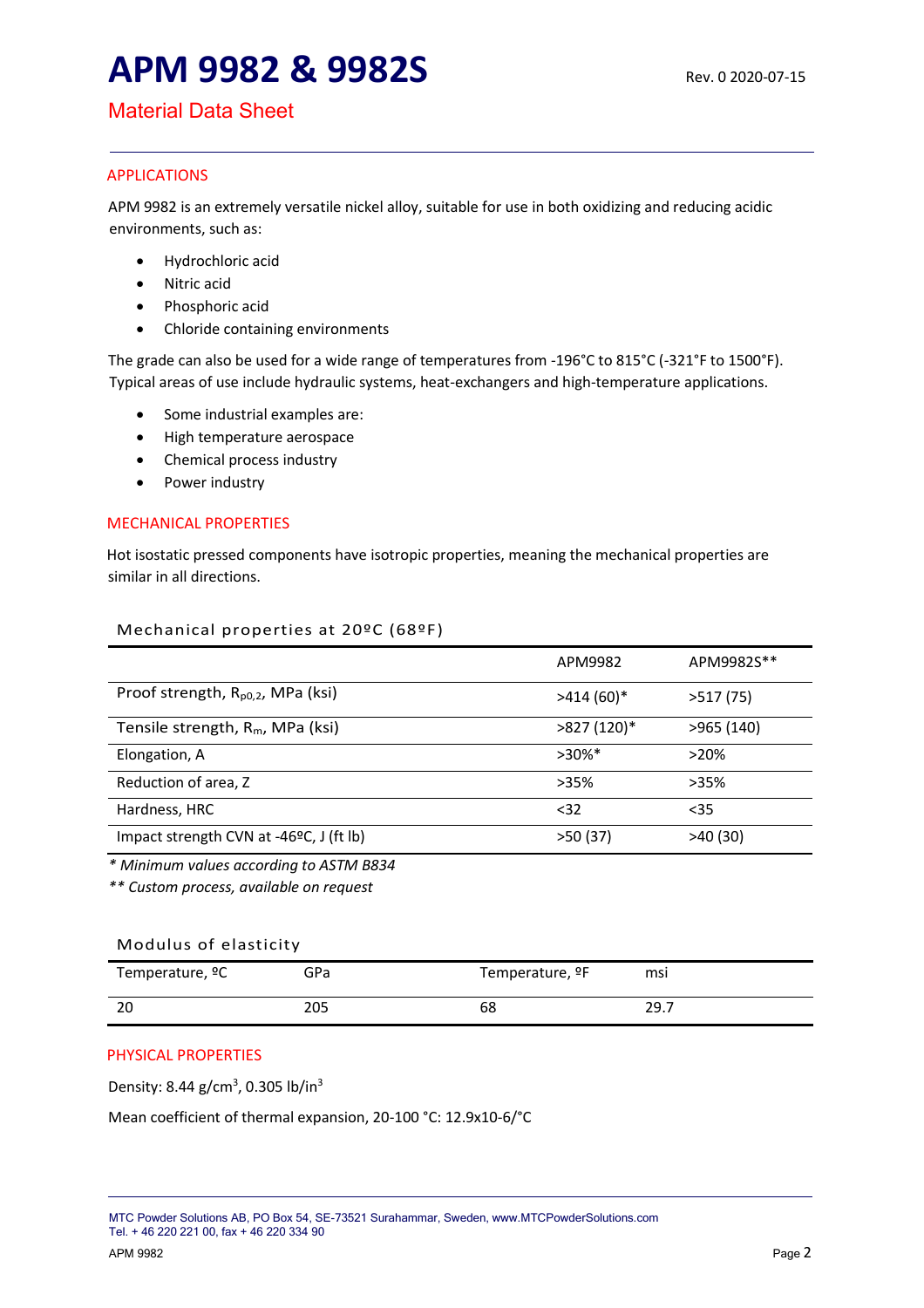# **APM 9982 & 9982S Rev. 0 2020-07-15**

## Material Data Sheet

### **MICROSTRUCTURE**

Hot isostatic pressed components have isotropic properties, meaning the mechanical properties are similar in all directions.



*Fine isotropic microstructure of HIPed material vs. forged bar. Note scale marker bar*.

Fine isotropic microstructure of HIPed material vs. forged bar. Note micrographs show duplex material for illustration.

### CORROSION RESISTANCE

APM 9981 and 9982 shows very good resistance to pitting corrosion, intergranular corrosion and is virtually immune to stress corrosion cracking in chloride-containing environments. The grade is able to withstand general corrosion in both severe oxidizing and non-oxidizing acids.

Resistance in chloride environments is also extremely good owing to the high PRE number, ≥48.

Pitting Resistance Equivalent, PRE

PRE = %Cr + 3.3x%Mo + 16 x %N

In addition to its excellent wet corrosion resistance, APM 9981 and 9982 is also able to resist oxidation and scaling at high temperature.

### HEAT TREATMENT

The products are delivered in the heat-treated condition. If additional heat treatment is needed due to further processing, the following is recommended. Solution annealing 1080-1160 °C (1970-2120 °F) followed by water quench or air cooling. Note that APM9982 cannot be heat treated without loosing strength.

### WELDING

APM 9982 and 9982S is readily joined by conventional welding processes and procedures. welding are manual metal-arc welding (MMA/SMAW) and gas-shielded arc welding, with the TIG/GTAW method as first choice.

MTC Powder Solutions AB, PO Box 54, SE-73521 Surahammar, Sweden, www.MTCPowderSolutions.com Tel. + 46 220 221 00, fax + 46 220 334 90